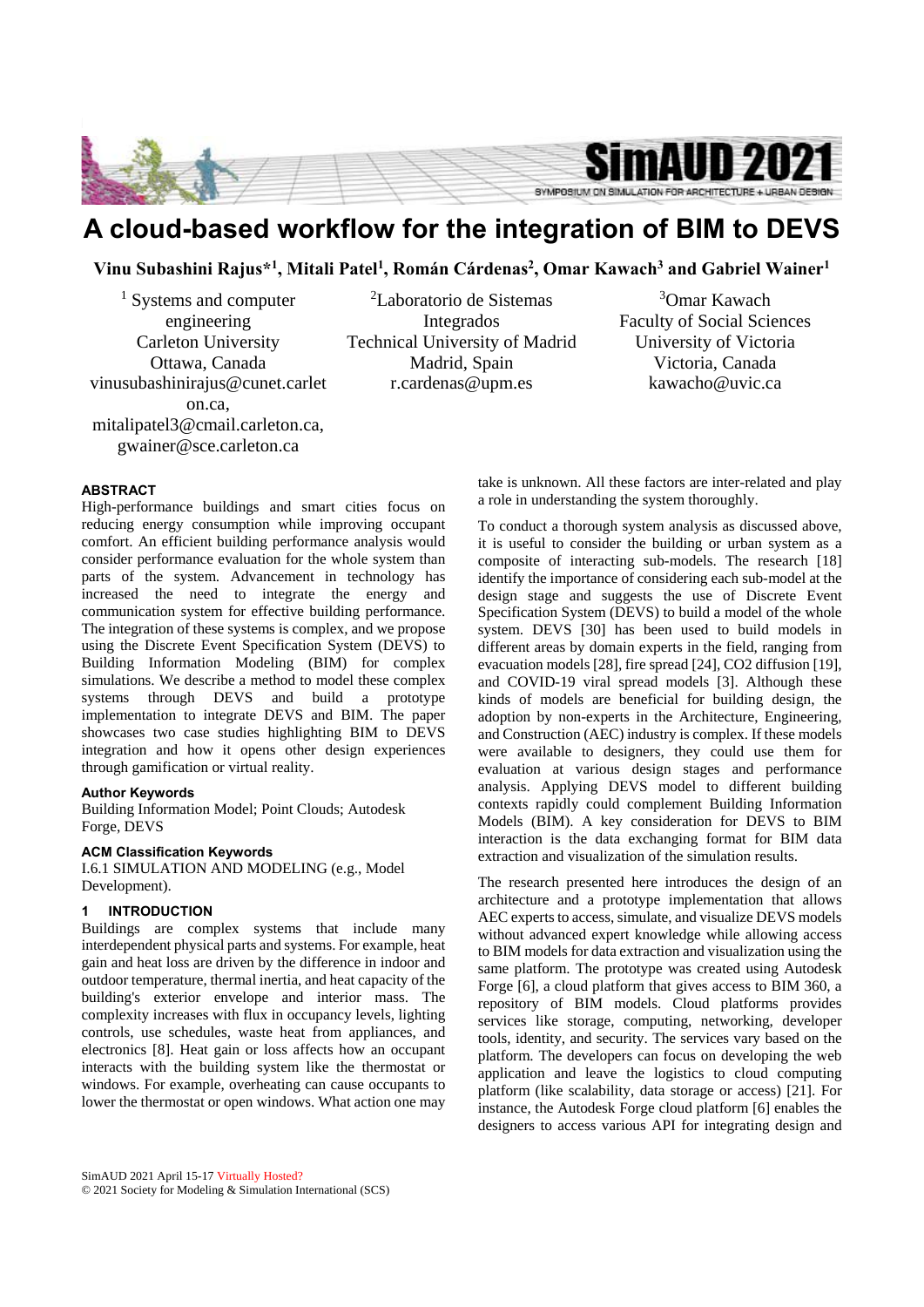communication among industry practitioners in the design and construction process. We can extract BIM data automatically and visualize the simulation on the same platform. The BIM data is parsed through a parser to convert it to a format compatible for Cadmium, a DEVS simulator used for this study. The DEVS model's repository is available for design exploration and the cloud platform provides a collaborative simulation approach for system performance analysis.

The rest of the paper discusses the current state of the art on BIM to DEVS integration, system design of the BIM to DEVS API, and BIM integration to DEVS and two case studies to show BIM data extraction and visualization. We further explain the design opportunities that BIM to DEVS integration provides through a COVID-19 serious game.

## **2 BACKGROUND**

High-performance building and occupant comfort are becoming the focus leading to integrated building simulation. Advancement in technology has also furthered the assumptions that need to be taken into consideration for building simulation. For example, the energy and control systems are becoming more integrated and complex as it involves multiple domains like fluid dynamics, thermodynamics, control systems, communication systems, to mention a few [29]. These domains need experts and collaboration between these experts will amplify the design for the whole system [29]. Whether these models are designed by different experts or an individual user modeling the various requirements, needs a tool that gives flexibility in considering the various aspects. Occupant behavior in buildings is complicated to model, and they are one of the major contributors to energy consumption in the buildings. The Modeling and Simulation (M&S) community uses agent-based modeling or advanced simulation in considering the occupant behavior for building performance. There is a limitation in the current commonly used building performance simulation tools to integrate multiple models. High-performance buildings or energy-efficient buildings need to consider various factors for their performance, and these factors can be modeled better using a hierarchical and modular approach. Goldstein et al. articulate the importance of considering each sub-model and suggests a Discrete Event Specification System (DEVS) for the whole system analysis [18].

DEVS is a formalism that allows defining hierarchical and modular models, making them easy to reuse, adapt, and facilitate verification and validation. This definition makes it capable of representing a wide class of other dynamic systems, like differential equations or different types of automata. Its models are described as a composite of submodels, each of them being behavioral (atomic) or structural (coupled). The atomic model's behavior is specified through a small set of states responding to external and internal events. The coupled models group other atomic and coupled models to create the hierarchy of sub-models [26]. DEVS has been used to understand fire spread [24], evacuation [28], mold spread in buildings [1], and other complex systems. We developed a repository of various models like including evacuation [28], CO2 diffusion [19], and others. DEVS allows building complex models with ease using a hierarchical approach, that allows improved testing and reuse; as well, a discrete-event simulation allows running models efficiently. The models are built for interoperation and reuse, and hybrid models including continuous (HVAC, lighting) and discrete components (occupancy, switches, sensors) can be easily combined with each other. DEVS could also be used for collaborative building simulation among different expert users [15]. DEVS theory has been implemented in various simulation environments like PowerDEVS [10], DEVS-Suite [31], and CD++ [11] (See [16] for more details) and Cadmium [9].

Cadmium [9] is a strong-typed simulation engine based on the Discrete-EVent System (DEVS) specification used in this paper. DEVS models are defined using two different building blocks: atomic models and coupled models. Atomic models describe the behavior of the system. Coupled models follow a structural model description pattern and specify how the system submodels (either atomic or coupled models) are interconnected. The DEVS formalism provides multiple advantages over other simulation formalism, such as modularity, reusability, and shorter model description times. Cadmium enables the definition of DEVS models, and of spatial simulation models based on the Cell-DEVS formalism [27], which allows the definition of Cellular models as DEVS specifications. It allows defining asynchronous cellular models that can be easily integrated with other pure DEVS models. In Cell-DEVS, the space is divided into a lattice of homogeneous cells. Each cell corresponds to a DEVS atomic model. On the other hand, the neighborhood of the cells (i.e., how cells are interconnected with each other) is defined with a DEVS coupled model.

Autodesk Revit has been used for accessing BIM models and use the BIM data to run simulations externally. Revit allows custom API integration to extract BIM data. [1] defined an add-in extension to Autodesk Revit that extracts the data based on selected IDS like walls or doors. Similarly, [Marzouk] built a 4D BIM model, an add-in extension to the Revit API for data extraction using C#. The simulation results are viewed using a different software tool for rendering; for instance, 3Ds Max, Maya, or BIM modeling tool like Revit. For instance, [28] used 3Ds Max: the BIM is imported into 3Ds max, and the simulation results are parsed through MaxScript for visualization. [14] used Dynamo [4], to integrate simulation results in Revit. The tools map the data to zones based on colors and track occupants' movement through a python script; they use lines and nodes represent the occupant's movement.

An ongoing research on making DEVS more usable to building industry is called DesignDEVS [16]. DesignDEVS is a simulation environment that integrates DEVS formalism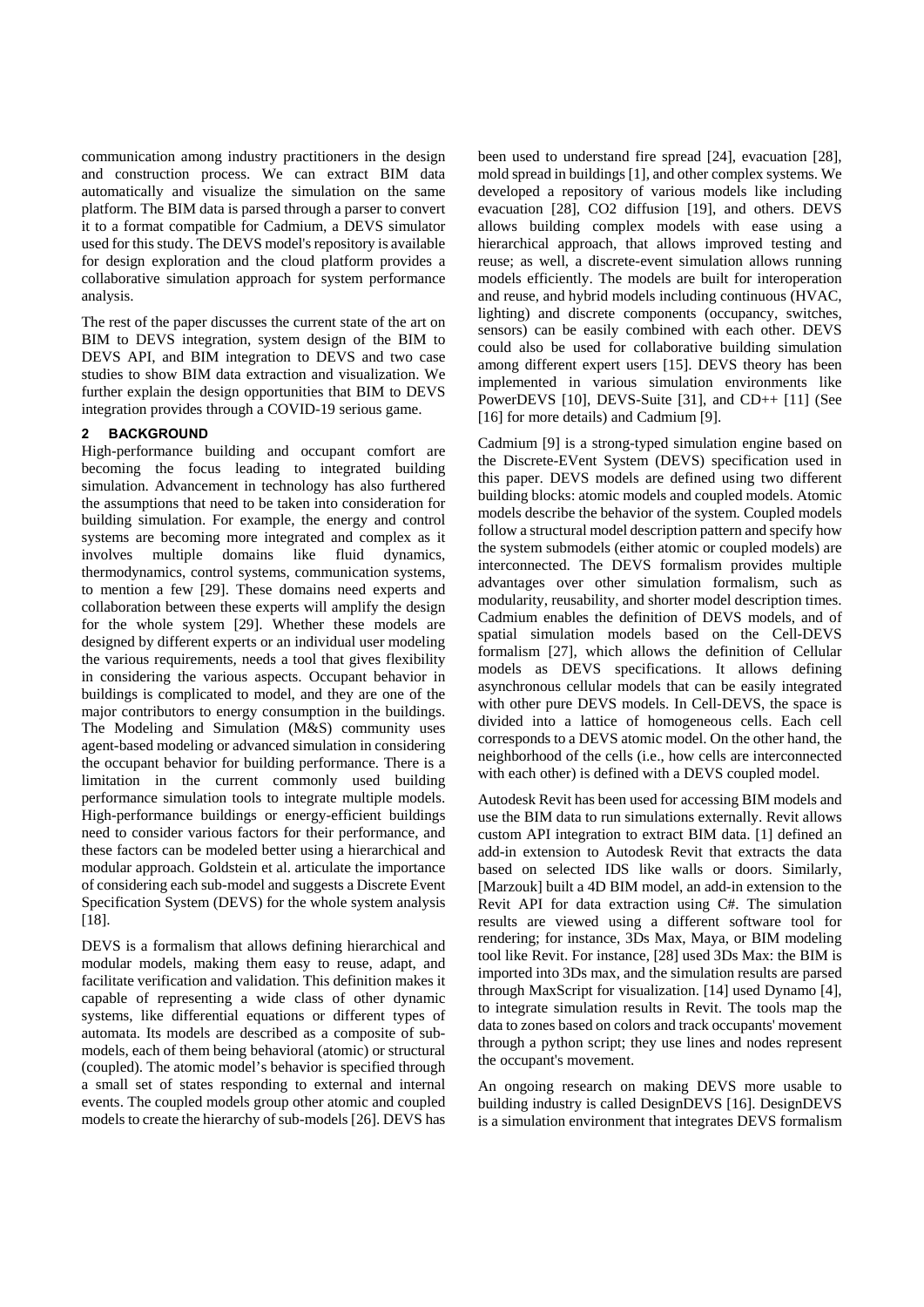to promote understanding of DEVS principles and use [16, 17]. Currently, DesignDEVS is a standalone tool and is not integrated with any BIM software. The tool may enhance learning opportunities but is still limited to domain experts. DEVS models may help in early design decisions, building automation, and predictive analysis. The domain experts need a tool to extract BIM data and integrate simulation results on the BIM using the same application or platform.

BIM models are mostly available for DEVS simulator through Autodesk Revit. Their study is often limited to a single building context or the building models available to them. DEVS modelers are not BIM experts or designers. Hence, they need a platform to access BIM models easily. The building construction industry has advanced collaboration among various stakeholders through the cloudbased platform for BIM modeling and sharing. BIM cloudbased platform allows access to BIM models rapidly, store, and share the design with other stakeholders.

Autodesk Forge [6] is a cloud platform that allows access to a web-services based API to build a custom application. The web services API related we used in this research include the methods for Authentication, BIM 360, Model Derivative, and Viewer. The BIM 360 API allows users to access, upload, store, share 2D, and 3D BIM models for collaboration. The Model Derivative API translates the BIM models into SVF format for rendering and data extraction. The Forge Viewer [5] is a WebGL-based client-side JavaScript library for model rendering. The viewer includes some default settings but provides options for developers to add extensions. Figure 1 shows the Forge Viewer User Interface. Figure 1A shows the BIM 360 API to access the uploaded BIM models. Figure 1B is the viewer that shows the BIM model rendering and default setting of the viewer.



**Figure 2.** Forge Viewer user interface. (A) shows access to BIM 360 API, a repository for BIM models. (B) shows the rendering of the BIM model and default settings.

Our research aims to create methods to integrate data extraction and simulation, make the DEVS model's repository available for design exploration, and provide a collaborative simulation approach for system and building performance analysis. The BIM to DEVS API uses Autodesk Forge for BIM data extraction and visualization of the DEVS simulation results. The DEVS model were executed using the Cadmium simulator.

## **3 BIM-TO-DEVS INTEGRATION**

This section describes the software architecture of our application that converts BIM to DEVS. We discuss different data extraction methods with their advantages and disadvantages, and data visualization.

#### **3.1 Software Architecture**

Figure 2 shows the two main components of the BIM to DEVS system architecture: the Autodesk forge API and the Cadmium simulator. The figure also shows the workflow to build and simulate models. As we can see in the figure, Revit models are uploaded to BIM 360 for extracting the data. We first select a BIM model for extraction from the BIM 360 API (1), after which we select a DEVS model (2) available in a model database (for instance, a model on building evacuation, CO2 diffusion, energy use, or room occupancy). Then, we extract the BIM data needed to execute the corresponding simulation (3); for instance, walls, windows, doors, or vents (section 3.2 explains this data extraction in detail). The data extracted is parsed through a parser (4) to convert the BIM data and integrate the DEVS scenario for the Cadmium simulator (see Section 3.3 for more details). Then, the DEVS Cadmium simulator runs the simulation (5), and the resulting output is generated for data visualization (6). The data is finally visualized using the Forge viewer (7) and integrated with the BIM (Section 3.4 explains the visualization methods in detail). Figure 3 shows the custom integration of the DEVS model in Forge viewer. 3A shows an existing DEVS model integrated, which simulates the diffusion of CO2 and the spread of COVID-19 viral particles.



**Figure 2.** System architecture of BIM to DEVS application.



**Figure 3.** Custom interaction design for BIM to DEVS, 3A shows the DEVs model, 3B shows the subsection of DEVS model, 3C is the simulation play button.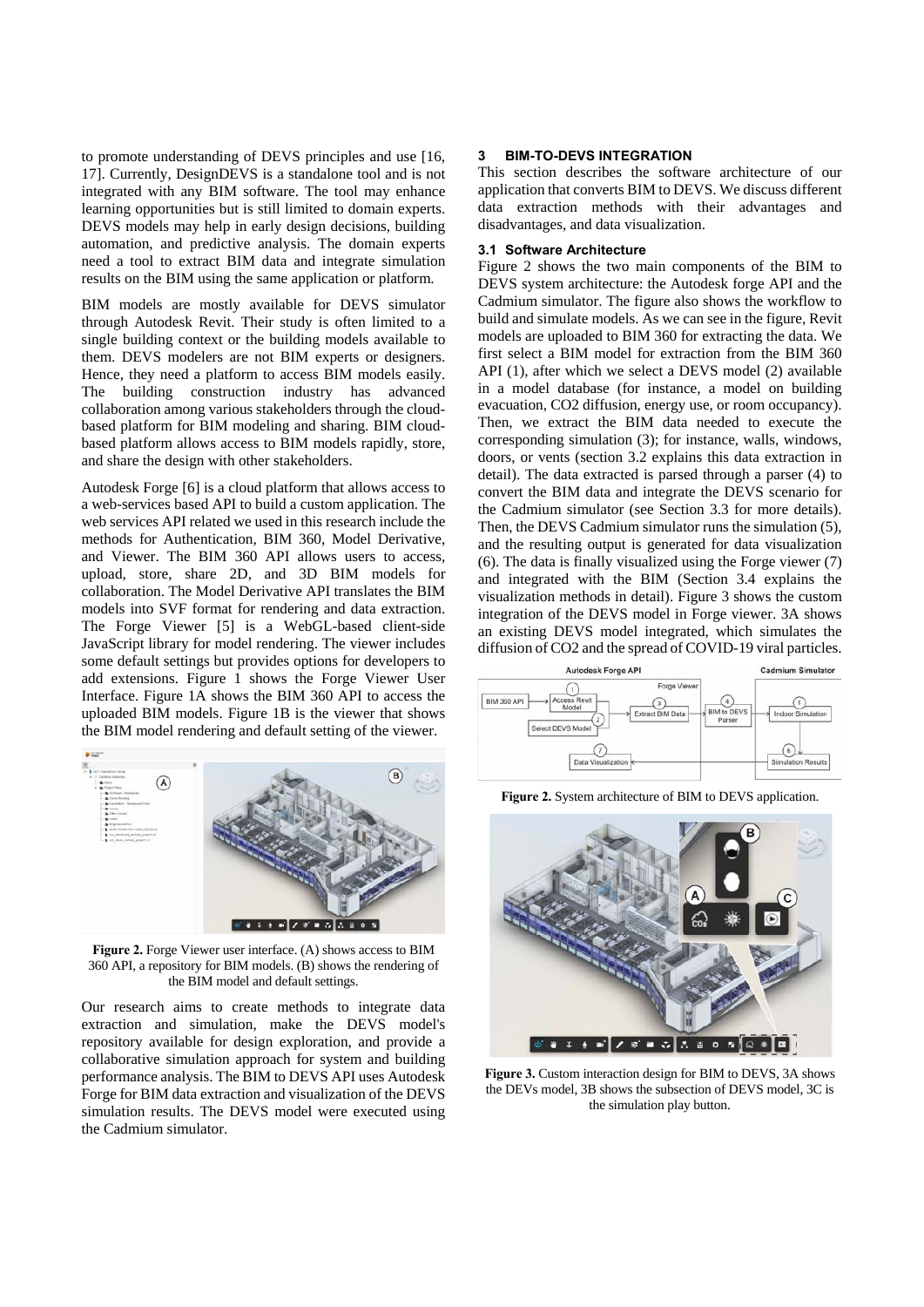#### **3.2 Data extraction**

There are different methods to extract data with Forge Viewer; in our case we use three different types of extraction: bounding boxes, ray intersection and box-collider.

#### *Bounding Box*

The bounding box is an invisible 3D rectangular space that contains the entire object and has all its sides facing in cardinal directions  $(+x, -x, +y, -y, +z, -z)$  [25]. This method returns a bounding box for each object by retrieving the object's database ID as a parameter. An intermediate floor plan is generated with those object's coordinates in voxel format. The BIM to DEVS parser uses the coordinates to create a Cadmium configuration file.

The advantage of the Bounding Box method is that the geometry from the BIM can be extracted very fast. One of the main disadvantages is that it cannot accurately extract curved objects, slanted objects, or objects not lined up with cardinal directions.

#### *Ray Intersection*

For Ray tracing, the first step is to determine the bounding box of the BIM objects and pass the ray, one from the top and another from the bottom. This will generate a ray for each pixel intersecting the bounding box of the BIM model. The ray intersection determines the objects inside the BIM, like walls, doors, vents, or windows for the extraction. The ray intersection determines the objects by selecting each object's database ID in an array and a ray, an instance of ray caster. Ray casting uses ray tracing to compute visibility [23]. This method is useful in extracting complex geometries. The extraction records each ray intersection as points to a voxel format with the object type. The extraction is parsed through the BIM to DEVS parser to create a Cadmium Cell-DEVS configuration file.

The ray intersection method extracts complex shapes accurately. The issue with this method is that it poses a problem in extracting data for more than one floor. It is resource-intensive and has an upper bound on how large of an architectural model it can handle. It rounds the position of objects at two steps, rather than just one, introducing truncation error.

## *Box-Collider*

This method uses an SQLite database for extracting the metadata from the BIM geometry. We send queries from the client-side viewer with formal descriptions (the model's properties database to extract object ids), and the type of objects (walls, doors, windows, etc.). Their respective database ids are transmitted to the server for extracting the BIM data. The server then downloads the list of files related to the project and the properties database from Forge. Using the formal descriptions, we received as a parameter from the client-side, the server queries all the ids of each type from the properties database. For each type of object, the list of ids is broken up into chunks of up to 200, and each chunk is sent to the Forge Model Derivative API [7] to have a file containing only the geometry information generated (a OBJ

file). Once all these geometry files have been generated, download them one at a time and parse out the triangles list. Using the tribox3 [2] algorithm, each triangle calculates what cells it intersects and flags them as intersecting an object of that triangle's type (door, wall, window, etc.). Send the list of cells and flags back to the client.

Each cell type other than air is laid out in priority order (ex: Vents, Desks, Doors, Windows, Walls). This is taken to be of the type of the highest priority among types that it was flagged as touching for each cell. If it was not flagged as touching any cells, it is air (for example, a cell with parts of a wall and parts of a window in it is considered a window cell; a cell with a vent and a door and a window it is considered a Vent; a cell that is 99% empty air and has one corner clipped by a wall is considered as a wall cell).

Most of the work is done on the server-side. It is fast and can handle large models even with a small server. Since the we need to handle large complex models (for instance, a University campus), we use the Box-collider method in future research. It will be built as an extension to the Forge Viewer, and non-experts can still use it without knowledge of SQLite.

#### **3.3 BIM to DEVS parser**

Once data has been extracted, we are able to use additional tools for creating simulation environments based on the original BIM model. As discussed earlier, in this research, we use the Cadmium simulation environment [9].

The parser creates a Cadmium Cell-DEVS configuration file according to the information provided by the BIM data extraction. This tool analyzes the ray trace of the BIM model and generates the corresponding configuration file for simulating the spread of CO2 in the scenario. First, the script detects the dimension of the scenario according to the set of points extracted from the BIM. Then, it divides the space in cubes of 1 m3 and classifies each ray trace point with the cube that contains it. For each of these cubes, the script counts the number of points inside and classifies them according to their object type. Currently, the software can detect air, walls, windows, chairs, doors, and mechanical equipment.

By default, every cell is classified as air. However, if a cube contains three or more points of a different object type, this cube will be labelled as the object type of these points. In case a cube contains points of different types (e.g., wall and window), the object type with the higher number of points is selected. For instance, if a cube only contains one point of type wall, its corresponding cell will be air. On the other hand, if a cell contains 7 points of type Wall and 5 points of type window, the corresponding cell will be classified as a wall.

#### **3.4 Data visualization**

DEVS output varies based on the executed DEVS model. Cell-based output uses X, Y, Z coordinates for simulation results output (as seen in Figure 4). Spatial-based outputs use regions like rooms or zones for the results. As we need to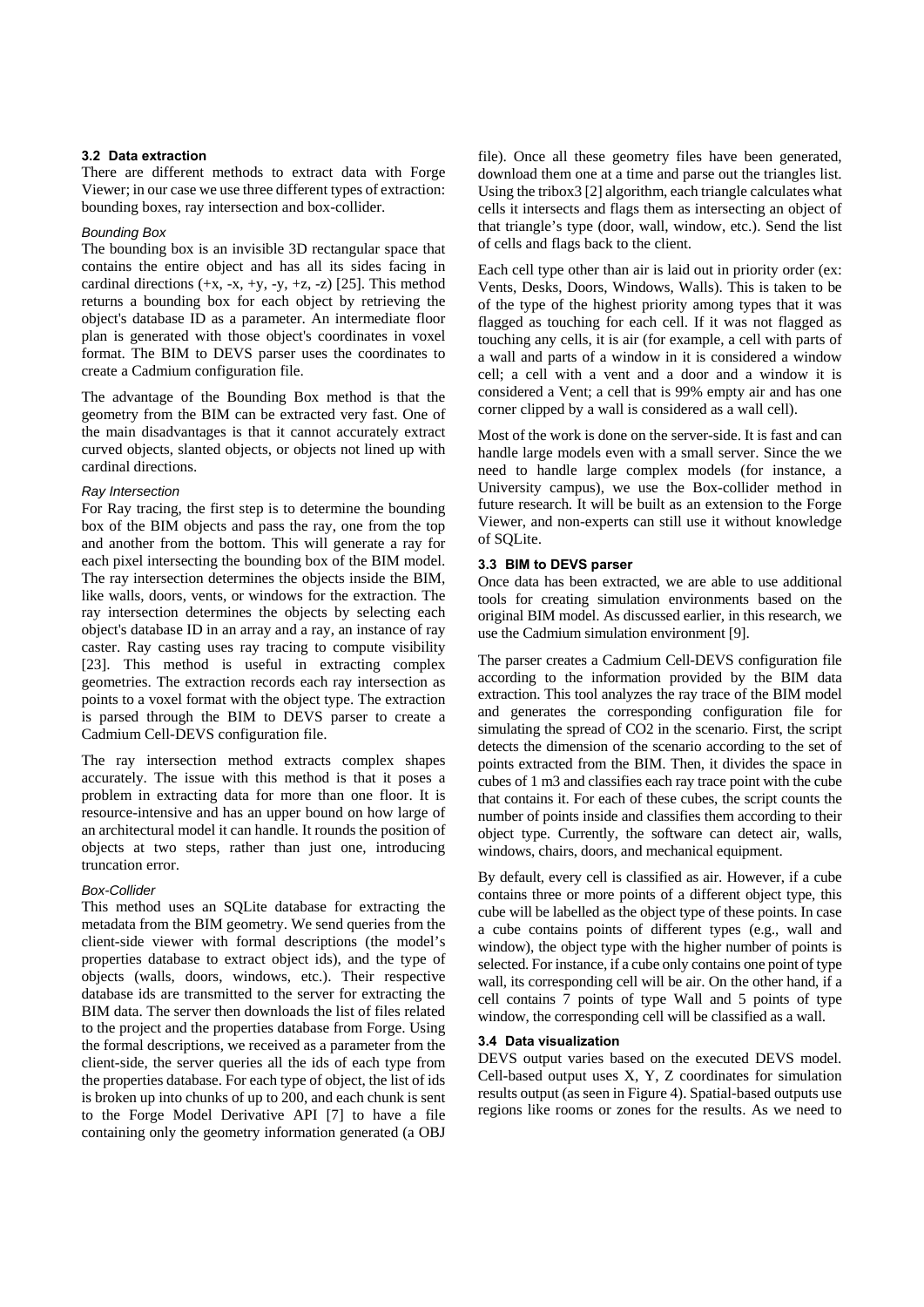visualize Cell-DEVS models, we used grid or cell-based outputs.



**Figure 4.** Cell-DEVS data mapped to the BIM 3D model

The simulation output is read, sorted, and filtered based on data type and visualization techniques like heatmap, point clouds, or particle animation. The filtered data will create an array composed of cell coordinates, time steps, and cell type. The cell types can vary based on the DEVS model type, and it will consist of building properties, air-cells, cell-state changes with values, and over time. To successfully create an animation, the cell coordinates in the array must have the proper offset to match the filtered data to the BIM geometry. Once the data is mapped, the data can be read and displayed in the Forge as a point cloud. The point clouds update at every time step as part of the animation. A countdown is provided in the UI to let viewers know the time remaining until the simulation has finished being played. Figure 5 shows the CO2 diffusion for a house model. Blue represents low concentration and red high concentration of the CO2 levels in the building. The height of the cell varies based on the CO2 concentration.



Figure 5. CO2 diffusion for a house with good ventilation, the color represents CO2 concentration, and the height is also manipulated based by CO2 levels

## **4 CASE STUDY MODELS**

To show the use of our prototype implementation of the BIM to DEVS architecture and workflow, we built two case study models discussed in this section. The data extraction approach is similar for both models.

#### **4.1 A CO2 Diffusion model**

The idea of this DEVS model is to study CO2 diffusion in a room using the Cell-DEVS formalism, with the goal of finding the best placement of CO2 sensors for accurate occupancy detection [19]. The model shows the increase in CO2 concentration based on occupancy presence and ventilation system. The occupants are CO2 sources, which release CO2 with each breath (approximately every 5 seconds). CO2 will accumulate if there are fewer vents and more occupants. A well-ventilated building will reduce the CO2 spread. The model helps in analyzing the indoor air quality of the buildings. The simulation results in this example were visualized using Point Clouds in Autodesk Forge. We define a heatmap representing the CO2 concentration; a low CO2 concentration uses blue color, and higher concentration red. Figure 6A shows the results' overlayed on a rendered BIM model, and figure 6B shows the data in a wireframe.



**Figure 6.** CO2 Diffusion spread in office building. 6A shows the simulation integrated on rendered BIM model and 6B on wireframe

The process and implementation of the CO2 diffusion model and simulation follows the workflow explained in Figure 2. A BIM model of an office in Sao Paulo, Brazil, was built and uploaded to the BIM 360 API. The BIM to DEVS API connects to BIM 360 to access the uploaded model (1), the user chooses the DEVS model (2), in this case, an existing CO2 diffusion model. The model extracts the following parameters to compute the diffusion process: the dimensions of the closed space, the location of windows, doors, walls, vents, and workstations (3). The parameters are defined as cell-IDs (position on XY plane) and space dimension as a shape for the Cadmium simulator. The BIM to DEVS parser (4) configures the BIM data with DEVS formalism for CO2 diffusion to a JSON format. The parsed file is inputted and run using Cadmium (5), the simulation output results (6) are read in the Forge viewer for data visualization (7). The visualization is integrated with the BIM model using Point Clouds. The simulation results consist of a timestamp, a cell position, and a cell-state showing the CO2 concentration level over time. All the steps are automated.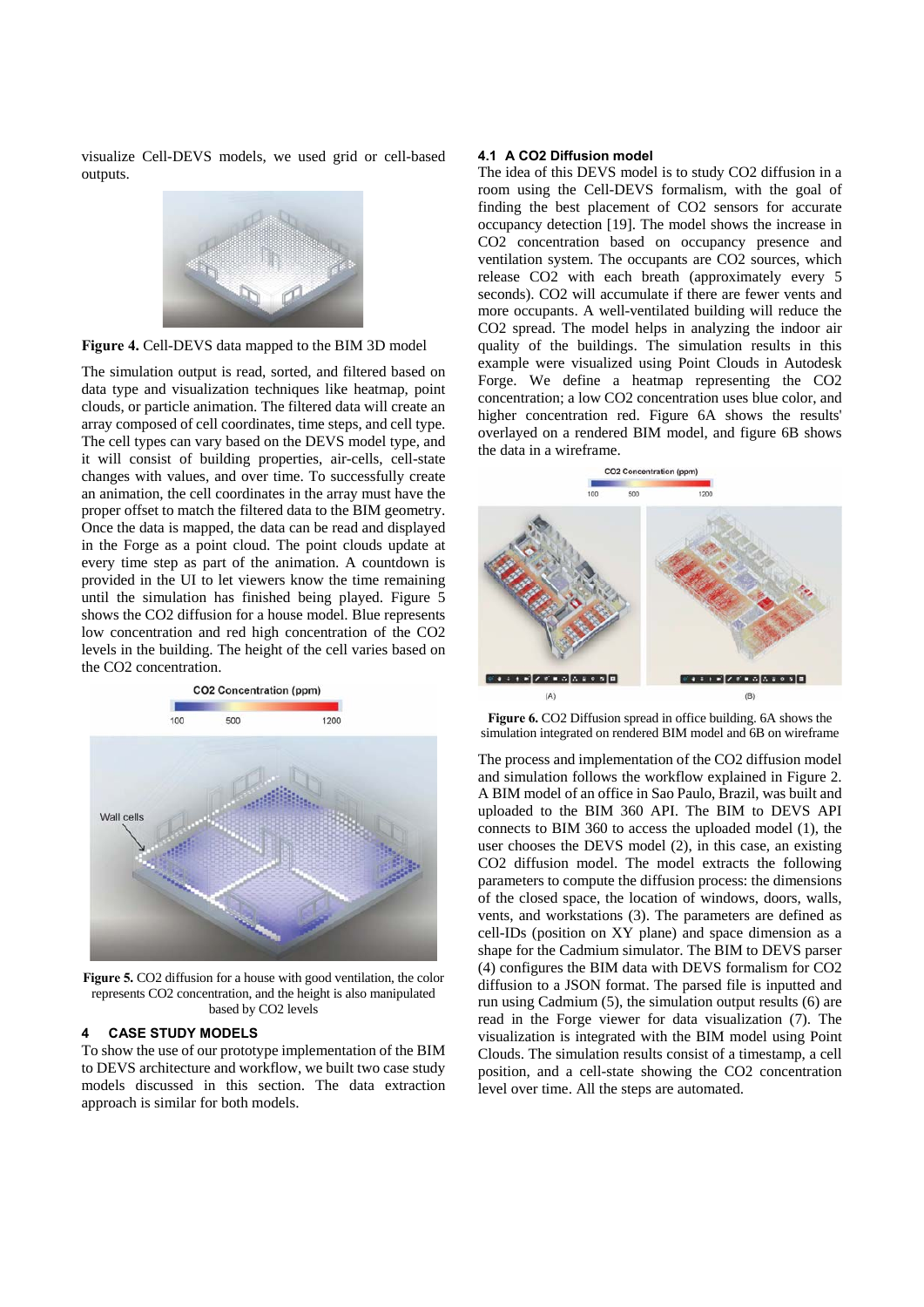#### **4.2 COVID-19 viral spread**

This model is built to study the viral spread of the SARS-CoV-19 in buildings [3]. The model uses a small number of infected people in a room, combined with several healthy individuals. The simulation scenario presented in Figure 7 shows an execution of the model for an hour of simulated time. The infected people emit different amounts of viral particles every time they perform an action, including (breathing, coughing speaking). The ventilation system affects the direction and speed at which the virus spread indoors.

The COVID-19 viral spread model considers asymptomatic infected individuals shedding viral particles [12]. The model considers the number of infected people, breath rate, an infection threshold, the number of healthy individuals in the room, number, and position of vents available, and individual breathing behavior (coughing, singing, talking, mask ON, and mask OFF). Figure 7 shows the simulation results for a basic viral spread model. The model considers that the infected occupant is breathing with uniform air distribution. The COVID-19 viral spread was based on a real-world case reported in a restaurant in Guangzhou, China [20]. The BIM model in figure 7 was modeled based on the details provided in the article [20], which considered the spread of the viral particles in an actual building context where AC played a crucial role in spreading viral infection.



**Figure 7.** COVID-19 Viral spread integrated in BIM model

Here, we illustrate the process of BIM to DEVS integration for COVID-19 viral particles spread using the system architecture explained in Section 2, Figure 2. The restaurant model was built in Autodesk Revit and uploaded to the BIM 360 API. The restaurant model of Guangzhou, China is accessed through the BIM to DEVS API (1), the simulation model of COVID-19 viral spread is chosen for the DEVS model (2). The data extracted from the restaurant model are the dimensions of the closed space, the location of the vents, walls, tables, and chairs (3). The BIM to DEVS parser configures the BIM data with the DEVS model of COVID-19 Viral Spread to JSON format (4). The simulation is run using Cadmium (5), and the simulation results (6) are visualized in Forge viewer (7). The simulation results consist of a timestamp, cell-coordinates, cell state changes: aerosol concentration levels, and the human condition.

The model uses two layers of data: the viral concentration in the room represented as a heat map using point clouds, and the individuals and their infective status. The concentration of viral particles is represented by a yellow to red palette, showing low to high viral concentration (Figure 7). The infective status of the individuals is based on inhaled aerosol concentration. The infected (index) cases are represented as individuals in black color. The susceptible individuals are colored in light blue (anyone present in the room is at risk), those exposed to the virus are in dark blue (representing anyone present in a cell with viral concentration). White is used for potentially infected individuals (the occupants have hit a viral concentration threshold). Figure 8A shows that the potentially infected person is higher in comparison to 8B. One of the reasons could be the space is compact and has more recirculated air.

#### **4.3 Design Opportunities**

The availability of DEVS models on a cloud platform for design opens other opportunities. In this section we discuss ideas related to serious gaming or VR for design exploration and enhancing building performance. The COVID-19 viral model presented in section 4.2. was extended as a game simulator to make a real-world risk assessment. It allows users to experience the implications by playing and exploring varying design parameters.

#### *COVID-19 game simulator*

The COVID-19 game simulator extends the COVID-19 viral spread model by adding gamification rules. The game assumes three infected persons at various locations for a large BIM model. The BIM model is an actual building at Carleton University campus. We use the workflow and tools introduced in Section 3 for BIM data extraction and visualization of simulation results. In addition to that we had to integrate game mechanics to the model. Collision detection using the ray casting method for navigation is used, as explained in section 3.2, to avoid the gamer passing through the walls or furniture in the BIM model. The game matches the 'camera' coordinates and the simulation results to calculate the intake of aerosols over time by the player. As, the user navigates, it shows how the intake of aerosols affect the gamer's health condition. The game's goal is to understand the implication of viral aerosol concentration in closed spaces. The player's goal is to perform the tasks and maintain their health within the time count.

The model considers different ventilation rates spatially to observe its implication on the spread of the virus. The ventilation location, speed, and orientation affect the rate and direction at which the virus spreads. The simulation results were large, and we split them into chunks for streaming, which increased the performance of visualizing and streaming large data. Figure 8 shows the gaming user interface in Autodesk Forge API. Figure 8A and Figure 9 shows the game overview. The overview displays the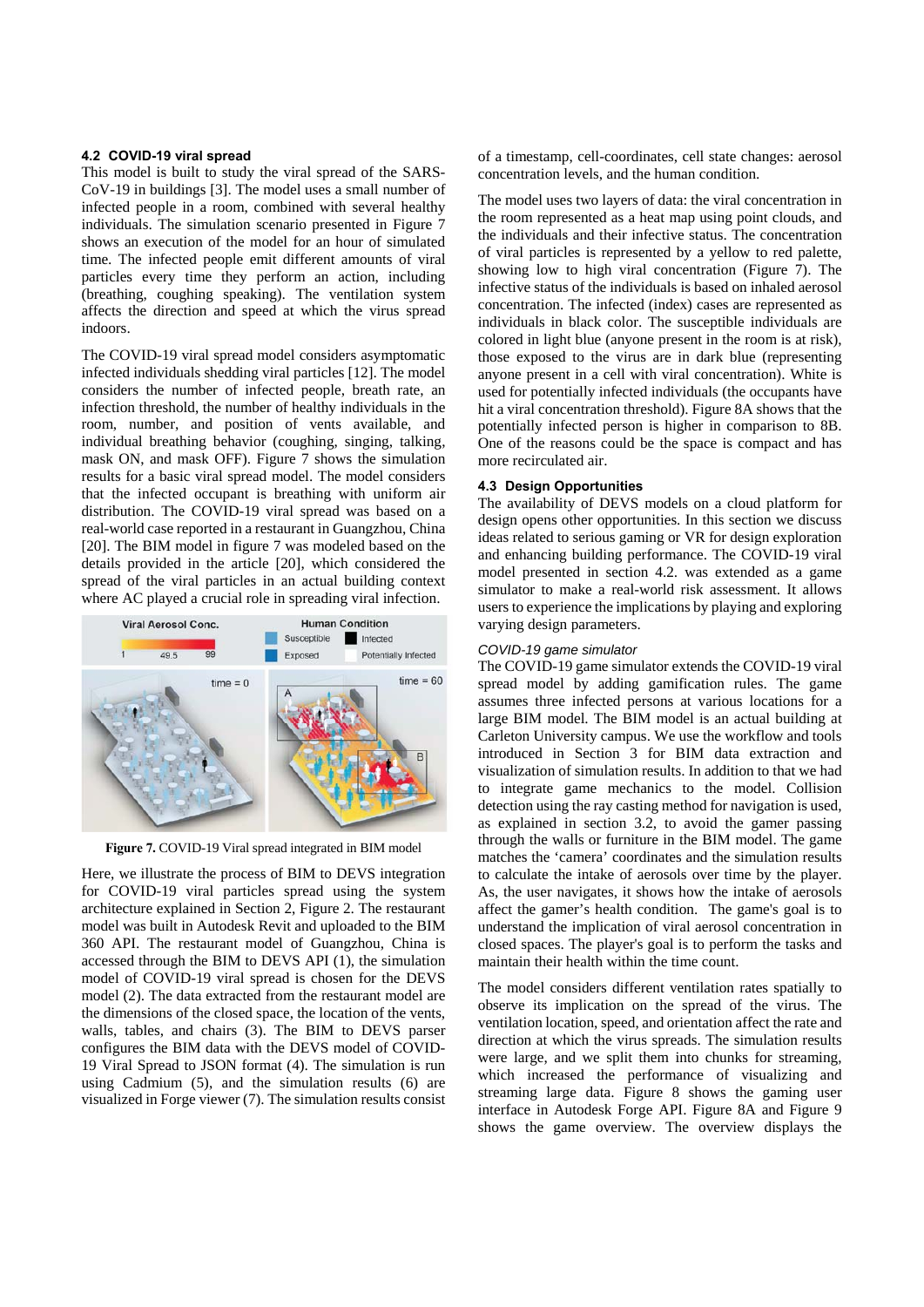gamification results: a "health value" bar, a taskbar, and the time left to complete the game. A mini map was integrated for navigation (figure 8B). We show the viral concentration level (8C): yellow for less concentration, and red for high concentration.



**Figure 8.** User interface for COVID-19 Game Simulator



**Figure 9.** Game overview task pane

Figure 10 shows the difference in viral concentration when the infected individuals are wearing masks (an option in the game). Figure 11 shows a 3D perspective of the simulation results integrated into the BIM.



**Figure 10.** The two game modes: Mask OFF and Mask ON



**Figure 11.** 3D view screenshot of the game interface with simulation results

## **5 DISCUSSION**

The case studies above show how to integrate DEVS models into BIM software. The proposed approach gives practitioners easy access to complex simulation models to evaluate their design and use it for building automation and design exploration. The COVID-19 game simulator is a good illustration of how to train facility managers in the exploration of HVAC systems and spatial lockdowns to assess the virus's spread in the buildings. The ongoing pandemic imposed physical distancing rules in the buildings, and architects used parametric modeling for the best adaptable interior layout. The exploration was purely designoriented, but when combined with a real-world model like the COVID-19 viral spread, they can make a more realistic risk assessment and even use the results for training.

Integrating the model on a cloud platform increases access to the repository of BIM models and interaction among various design experts. The DEVS models can be applied to various building contexts rapidly and analyze how contextual design affects the simulation results. Another advantage of DEVS integration with cloud platform is different experts like lighting designers, HVAC system, or building automation can collaborate on a design. Since DEVS couple different models together, different models by the experts can be integrated for a collaborative building simulation [15].

Autodesk Forge uses THREE.js version 71, and we had difficulties in implementing newer elements from the latest version. Currently, Autodesk Forge provides the extension Hyperion for data visualization, increasing the visualization capabilities, and maybe a solution for the old version of THREE.js. Modeling and simulating large BIM data produces large simulation result outputs that may affect the browser's performance. The issue can be resolved by splitting the large data into smaller chunks or increasing the time-step of the simulation to reduce the file size.

The BIM to DEVS prototype currently serves as a model to integrate BIM with complex simulations. The data is manually inputted to the cadmium simulator, and the results are manually loaded in the Forge viewer. The example demonstrated here is for small and large buildings. The next step would be to apply for a large context design like campus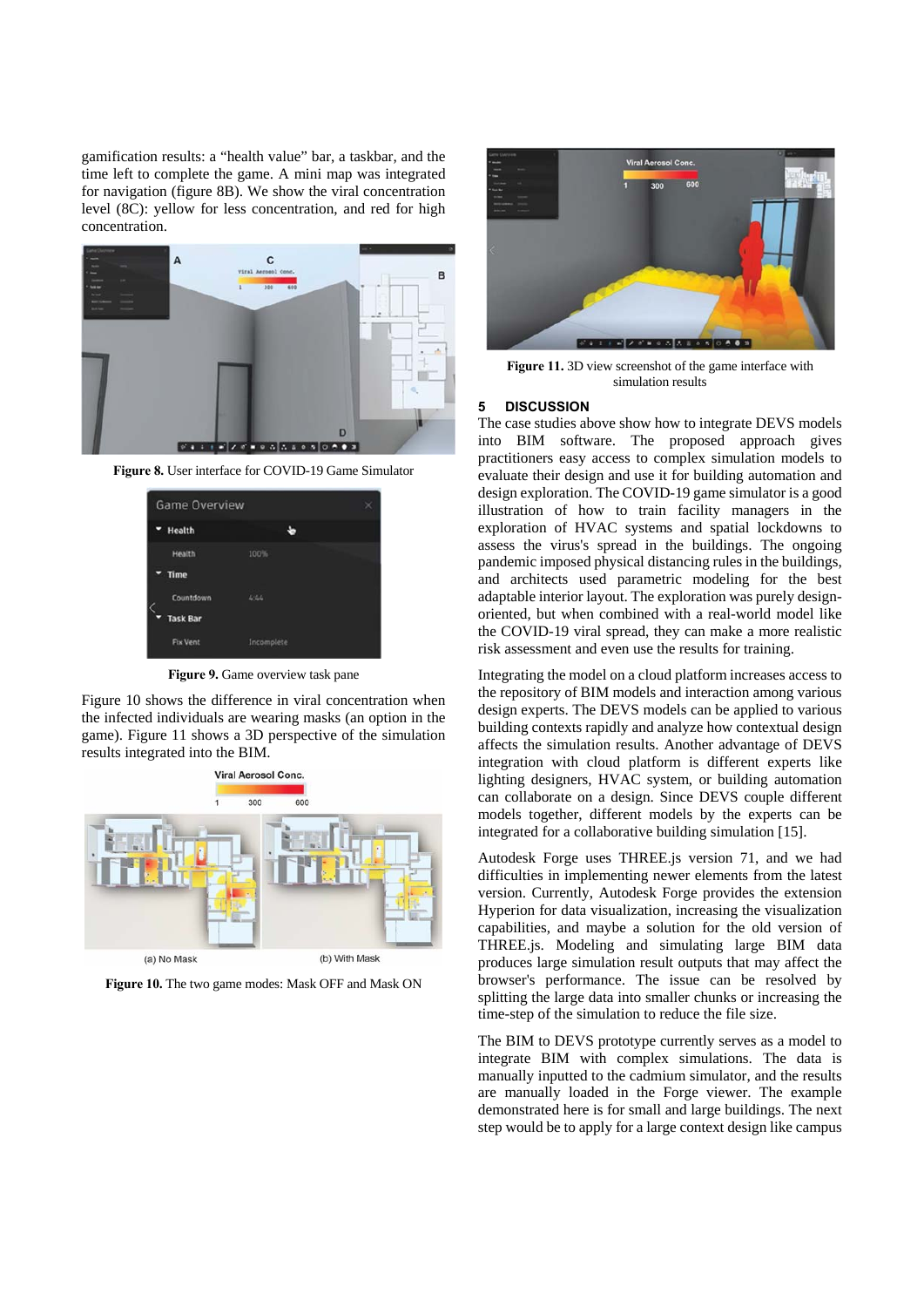or cities, but that will require considering the extraction method of BIM in regard to scale and depth.

# **6 CONCLUSION**

Integrating the DEVS model benefits architects, engineers, and designers for design and building performance evaluation. The complex simulation models are available for them to make design exploration with real-time simulation. The integration makes the DEVS model easily accessible and applicable for design analysis and to various expert users. The software architecture and workflow presented here allow integrating complex simulations on a cloud platform. Ray Intersection can be used on the client-side for small BIM models and large models using a box-collider method. The simulation results vary based on the DEVS model.

A prototype of the architecture was built using the Autodesk Forge cloud platform. The prototype has a custom-designed interaction for DEVS model. The three case studies presented show how to define BIM to DEVS for design and performance analysis. The data extraction approach varies based on the building context. The data visualization of the simulation varies based on the DEVS model. For instance,

## **ACKNOWLEDGMENTS**

We would like to acknowledge Ryan Carriere for COVID-19 DEVS model, Nicolás Arellano Risopatron and his colleagues at CIMS Lab, Carleton University, as well as Tiago Ricotta for the BIM models. Griffin Barrett for BIM data extraction. This research has been partially funded by NSERC and Autodesk Research.

#### **REFERENCES**

- 1. Ahmed, A. S., Wainer, G., and Mahmoud, S. 2010. Integrating building information modeling & cell-DEVS simulation. Proceedings of the 2010 Spring Simulation Multiconference (2010), 1 - 8.
- 2. Akenine- Möllser, T. Fast 3D triangle-box overlap testing. Journal of graphic tools, 6(1), (2001), 29- 33.
- 3. Advanced Real-Time Simulation Laboratory. https://github.com/SimulationEverywhere-Models/indoor\_virus\_spread.git. Retrieved March 2, 2021.
- 4. Autodesk Inc. Open source graphical design for programming. https://dynamobim.org/
- 5. Autodesk Inc. Autodesk Forge Viewer. https://forge.autodesk.com/en/docs/viewer/v7/deve lopers\_guide/overview/
- 6. Autodesk Inc. Autodesk Forge. https://forge.autodesk.com/developer/documentati on
- 7. Autodesk Inc. Autodesk Model Derivative API. https://forge.autodesk.com/en/docs/modelderivative/v2/reference/http/job-POST/

our CO2 diffusion implements only a heat map whereas the COVID-19 viral spread implements heat maps as well as human conditions.

The proposed method allows to integrate any other simulation software to the cloud platform. The integration of BIM to DEVS opens other design opportunities like gamification and virtual reality. The building designers can use these methods for simulating real-time experience by modifying the designs. The real-time incorporation of BIM data with DEVS in VR will enhance collaborative decision making. The cloud platform and DEVS increase collaborative building simulation and accessing various building contextual models. The Forge platform provides access to various API services and hence increases the interoperability of the tool.

In the future, the BIM-based cloud-platform could be used for building a digital twin of the real-world model. Real-time simulation with historical and contextual data will enhance predictive analysis. Integrating other DEVS models will be considered.

- 8. Bachman, L. R. Two Spheres: physical and strategic design in Architecture. Routledge, 2012.
- 9. Belloli L., Vicino, D., Ruiz-Martin, C., and Wainer, G. Building devs models with the cadmium tool. In 2019 Winter Simulation Conference (WSC), (2019), pp. 45-59. IEEE
- 10. Bergero, F., and Kofman, E. PowerDEVS: a tool for hybrid system modeling and real-time simulation. Simulation 87 (1-2). 2011, 113-132.
- 11. Bonaventura, M., Wainer, G.A., and Castro, R. Graphical modeling and simulation of discreteevent systems with CD++ Builder." Simulation 89, 1 (2013), 4-27.
- 12. Bromage, E. The Risks-Know Them-Avoid Them. Erin Bromage: COVID-19 Musings blog. 2020
- 13. Chopard, B., and Droz, M. Cellular automata. Berlin, Germany, Springer (1998).
- 14. Eftekharirad, R. Improving Fire Emergency Management Using Occupant Information and BIM-Based Simulation." PhD dissertation, Concordia University Montreal, Quebec, Canada. 2019.
- 15. Goldstein, R., and Khan, A. Introducing DEVS for collaborative building simulation development. SIMAUD, Orlando, (Tutorial) 2010.
- 16. Goldstein, R., Breslav, S., and Khan, A. DesignDEVS: Reinforcing theoretical principles in a practical and lightweight simulation environment. In 2016 Symposium on Theory of Modeling and Simulation (TMS-DEVS) 2016, pp. 1-8. IEEE.